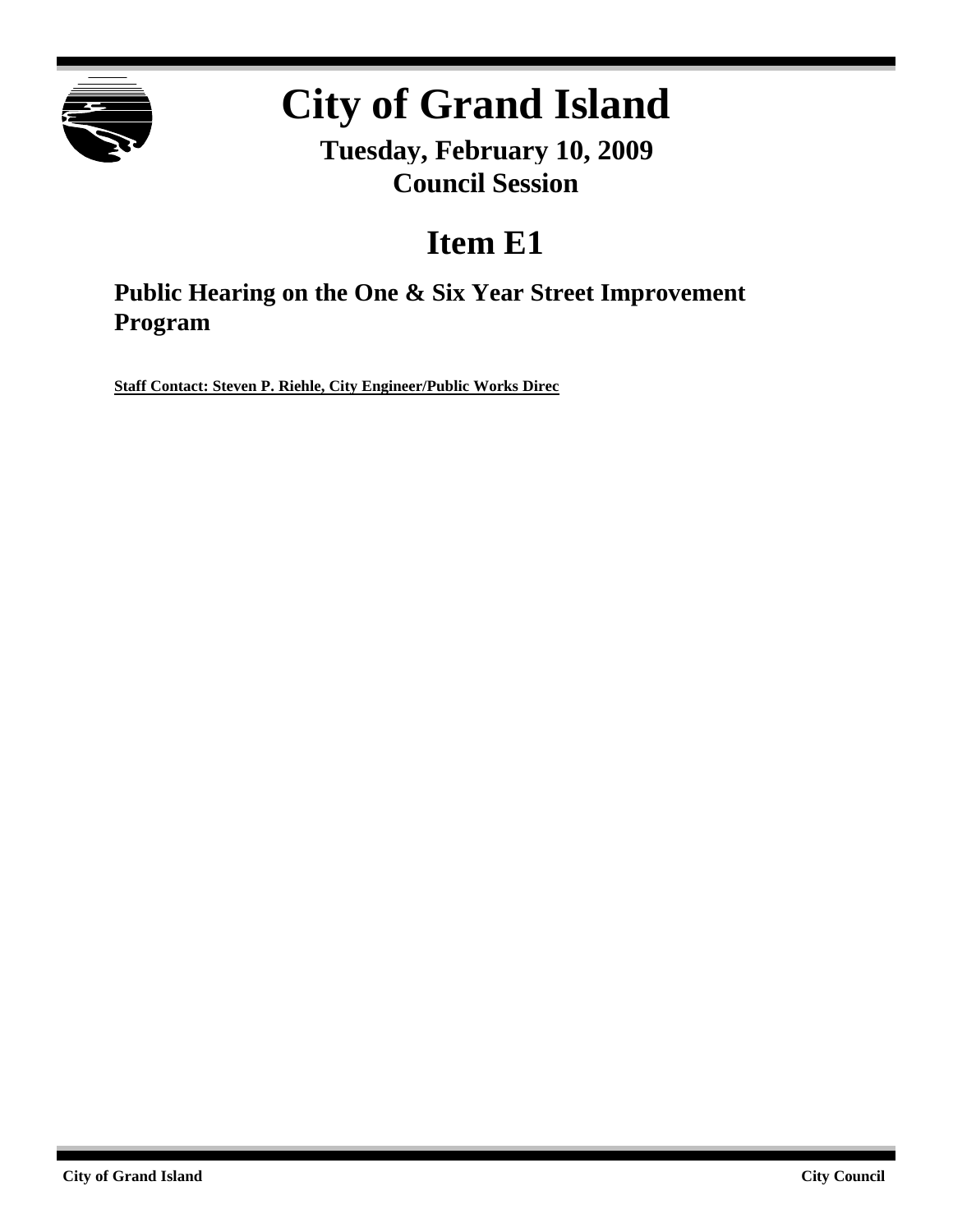### **Council Agenda Memo**

| From:                          | Steven P. Riehle, Public Works Director                         |
|--------------------------------|-----------------------------------------------------------------|
| <b>Meeting:</b>                | February 10, 2009                                               |
| Subject:                       | Public Hearing on the One & Six Year Street Improvement<br>Plan |
| <b>Item <math>\#</math>'s:</b> | $E-1 & 2I-1$                                                    |
| $Presenter(s):$                | Steven P. Riehle, Public Works Director                         |

#### **Background**

Adoption of a One and Six Year Street Improvement Program is mandatory by State Law as part of the requirements to receive approximately three million dollars of state gas tax funds each year. The Public Works Department goes through a process to prioritize street projects taking into consideration many factors such as:

- Availability of funds
- Condition of the street
- Traffic Counts
- Eligibility for State/Federal funds
- Redevelopment patterns
- Public/Council input

The City engages in a public process to assure input into the policy making process. The proposed One & Six Year Street Improvement Program is a result of the following steps:

- Tuesday, January 27, 2009 City Council referred plan to Regional Planning **Commission**
- Wednesday, February 4, 2009 Regional Planning Commission conducted a Public Hearing and forwarded the recommendation to the City Council
- Tuesday, February 10, 2009 City Council hears presentation from staff, conducts Public Hearing and passes a Resolution adopting the plan
- Friday, February  $27<sup>th</sup> 1$  & 6 year Street Improvement Plan due at the Nebraska Department of Roads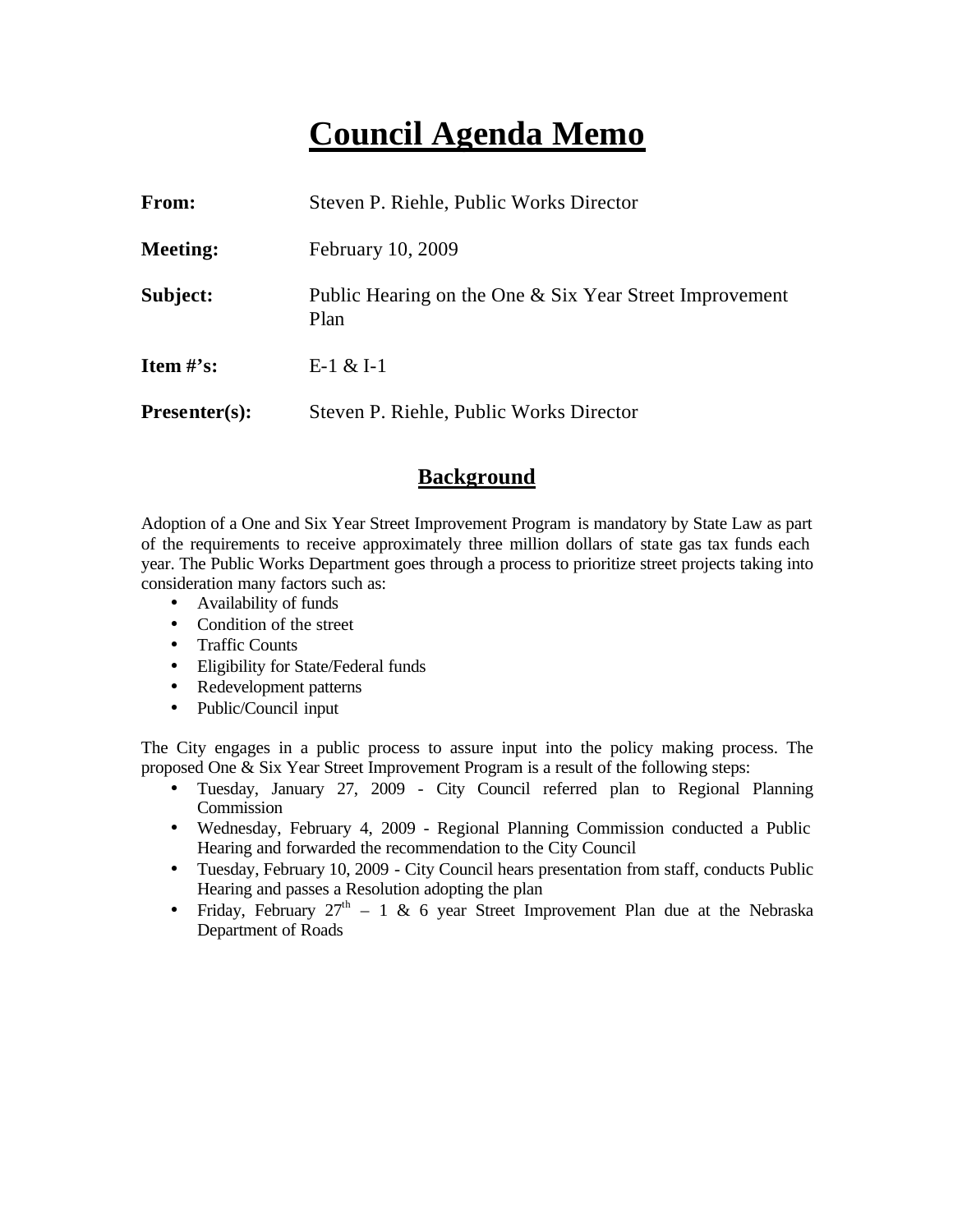### **Discussion**

A public hearing was conducted, testimony received and discussion held on the One & Six Year Street Improvement Program at the Grand Island/Hall County Regional Planning Commission meeting on February 4, 2009.

The One and Six Year Street Improvement Program that was recommended for approval by the RPC is attached with two changes from the plan as submitted:

- 1. The trail along the Wood River Floodway from Hall County Park to Locust Street was listed at the bottom of the list of 2009 projects. The trail is already complete and therefore was removed from the list.
- 2. Added a project for the installation of a traffic signal at the intersection of Lincoln Avenue and US Hwy 30  $(2^{nd}$  Street). The signal was added at the request of the Library Board in year 2010.

The projects listed in the 1 & 6 year Plan for calendar year 2009 are considered definite projects. These projects were in the approved fiscal year 2009 budget. Many of the projects listed in the 1 & 6 Plan for 2010 through 2014 are also from the approved budget, but should be considered as planned projects.

The 400 Fund Capital projects listed in the budget will be discussed at the City Council retreat on February 21<sup>st</sup>. Since most of the projects in the 400 Fund Capital Budget are from the 1 & 6 year Plan, Public Works administration recommends that the council approve the  $1 \& 6$  year Plan with the consideration that 2009 listed projects are definite and the 2010 through 2014 listed projects are for planning purposes. The projects in years 2010 through 2014 will be discussed at the coming retreat with priorities determined in the upcoming budget discussions. Any changes to the 1 & 6 year Plan as a result of the retreat and 2010 budget discussions will be reflected in the 1 & 6 year Street Improvement Plan that will be considered by the RPC and Council in February of 2010.

#### **Alternatives**

It appears that the Council has the following alternatives concerning the issue at hand. The Council may:

- 1. Move to approve
- 2. Refer the issue to a Committee
- 3. Postpone the issue to future date
- 4. Take no action on the issue

#### **Recommendation**

City Administration recommends that the Council conduct a Public Hearing and approve the One and Six Year Street Improvement Program.

#### **Sample Motion**

Move to approve the One and Six Year Street Improvement Program.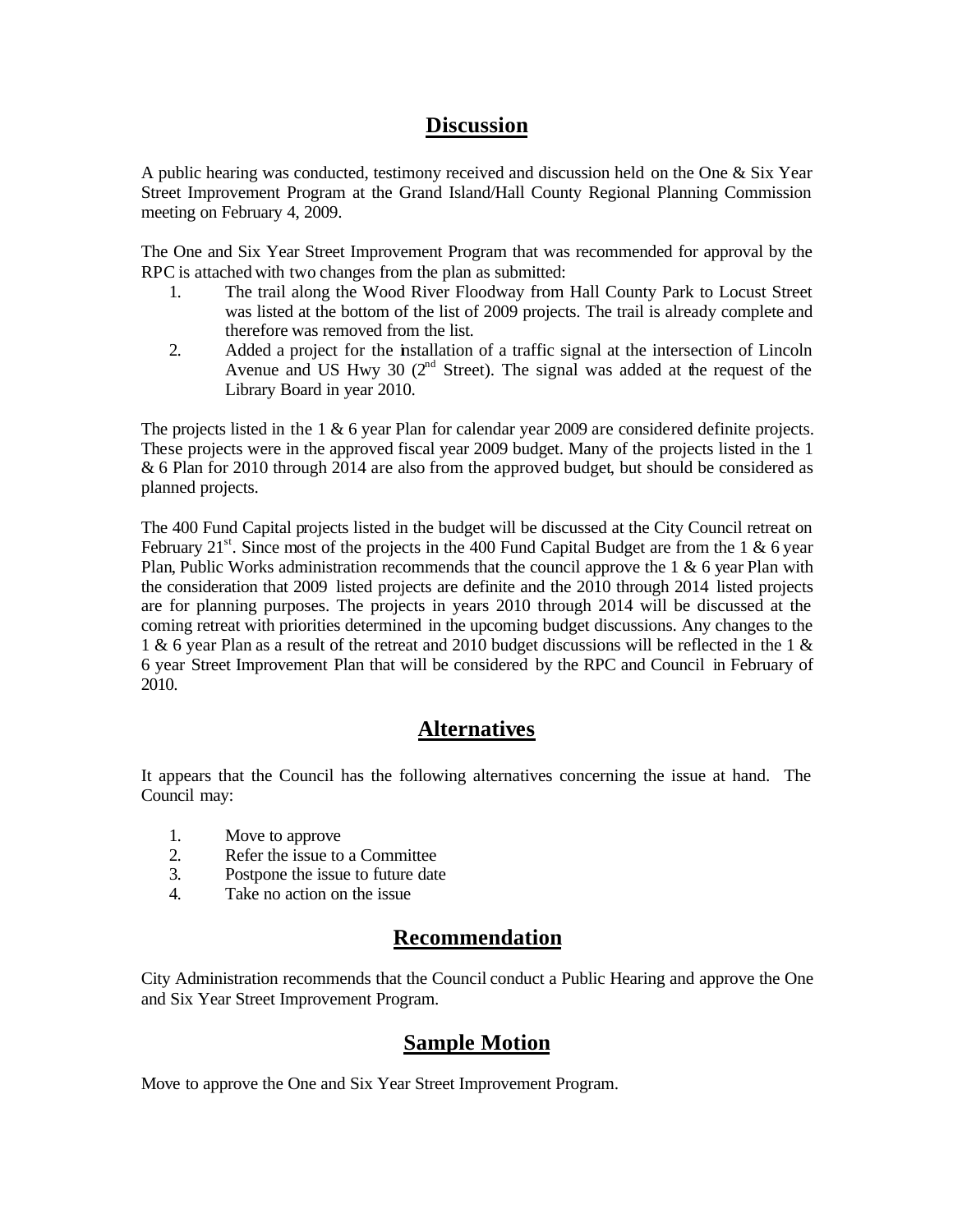

THE REGIONAL PLANNING COMMISSION of Hall County, Grand Island, Wood River and the Villages of Alda, Cairo and Doniphan, Nebraska

February 5, 2009

Honorable Margaret Hornady, Mayor And Members of the Council City Hall 100 E. 1<sup>st</sup> Street Grand Island, NE 68801

Dear Members of the Council:

#### RE: ADOPTION OF THE 1 & 6 YEAR STREET IMPROVEMENT PLAN FOR THE **CITY OF GRAND ISLAND.**

At the meeting of the Regional Planning Commission, held February 4, 2009, the above item was considered following a public hearing. This item is to adopt the new 1 & 6 year street improvement plan for the City Of Grand Island.

Steve Riehle, Public Works Director, discussed the Grand Island 1 & Six Year Street Improvement Plan. Riehle stated there were two changes for the 2009 Projects the Bike Trail along the Wood River floodway that is already completed. this was completed last year. In 2010, the Library board has asked for a traffic signal at the intersection of Lincoln Ave and 2<sup>nd</sup> St.

Riehle briefed members on: 2009 Projects, which include the Capital Avenue widening project; the US Highway 30 widening; the Wasmer Detention Cell; the Walk to Walnut Safe Routes To School project; South Locust 4-Lanes, Stolley Park Road Widening, NWHS Left Turn Lane; US Hwy 34/281 Concrete Repair & Resurfacing, the extension of the Moore's Creek Ditch; the Quiet Zones on UPRR Corridor; the 2009 Annual Paving Petition Program; the Annual Asphalt Resurfacing Program: the Concrete Lining of Ditches: Moore's, Prairie and Silver Creek Flood Control; 2010 Projects include North Road & Capital Ave Round-A-Bout, 13<sup>th</sup> & North Road, Realign Barr MS Entrance (2011), Library Traffic Signal Request, Annual Paving Program, Traffic Signal at US Hwy 281 and Rae Rd, Traffic Signal at US Hwy 281 and Wildwood Drive, Platte Valley Industrial Park Drainage, Independence Ave north of Manchester - Ditch Design, Annual Asphalt Resurfacing Program, GIS System Continued Development and Maintenance and Concrete Lining of Ditches. More 2010 Projects include, storm cell improvements, Trail Bridge over two Platte River Channels, and Trail Construction State Street to Veterans Home.

Sam Troush spoke in favor of the pedestrian bridges over the highways this would provide better safety for those using the trails, as they cross the highways.

Heineman asked for more hike and bike trails that could be integrated into the city versus having recreational routes.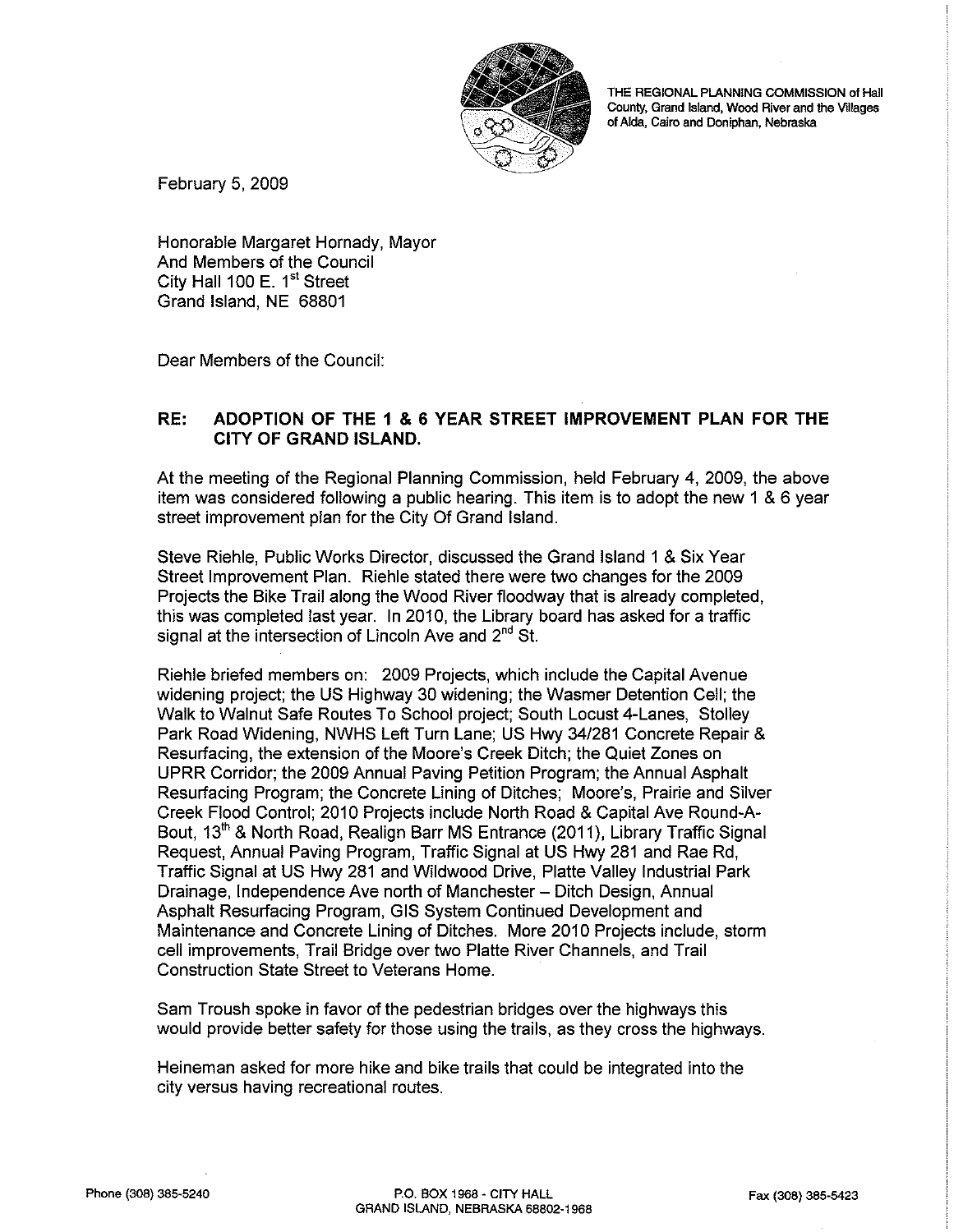Steve Fosselman commented the importance for the traffic signal near the library would allow classes coming from Wasmer using the library to cross safely. This has been a request for many years, 19,000 cars travel on 2<sup>nd</sup> St a day and this would allow children and people to cross to and from the library without having to dodge through all the traffic.

Chairman O'Neill closed the public hearing.

A motion was made by Eriksen, and seconded by Ruge, to recommend approval of the Grand Island 1 & 6 Year Street Improvement Plan as submitted, removing the bike trail that was finished last year and adding the traffic signal on Lincoln and  $2^{nd}$ .

A roll call vote was taken and the motion passed with 8 members present 7 voting in favor (O'Neill, Ruge, Eriksen, Monter, Haskins, Bredthauer, Snodgrass) and 1 member voting against (Heineman). Steve Riehle, Public Works Director spoke and explained the projects and goals for the 1 & 6 year street improvement plan. He explained the proposed round-a-bout at North Road and Capital Avenue and the preliminary design project for a Broadwell grade separation in detail.

Yours truly,

Chad Nabity AICP **Planning Director**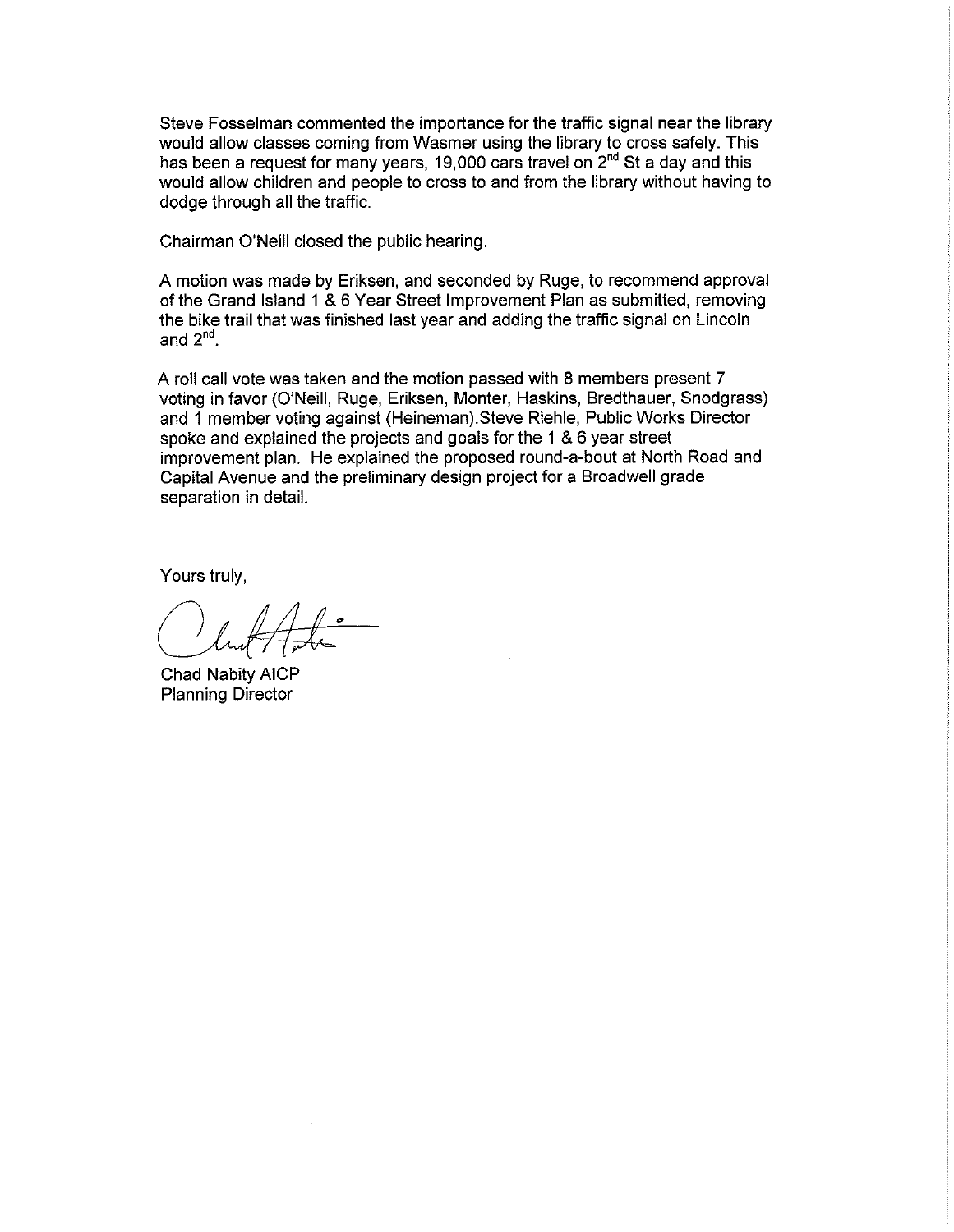|                | <b>2009 Construction Season</b> |                                                                                                                              |                         |                         |                |                          |                                   |  |
|----------------|---------------------------------|------------------------------------------------------------------------------------------------------------------------------|-------------------------|-------------------------|----------------|--------------------------|-----------------------------------|--|
|                |                                 |                                                                                                                              | (All costs in \$1,000s) |                         |                |                          |                                   |  |
|                | No.                             | <b>Project Description</b>                                                                                                   | Total<br>Project        | <b>State</b><br>Federal | Other City STP | City G.O.<br><b>Bond</b> | City Cap.<br>Impr.<br><b>Fund</b> |  |
|                |                                 | <b>Street Construction</b>                                                                                                   |                         |                         |                |                          |                                   |  |
|                |                                 |                                                                                                                              |                         |                         |                |                          |                                   |  |
| M310-501       |                                 | Annual Paving Petition Program (2009)<br>Widen Capital Avenue - Moores Creek                                                 | \$300                   |                         |                | \$300                    |                                   |  |
| M310-500       |                                 | Drainway to Webb Road - Construction<br>Hwy 30 - Grant to Greenwich - NDOR<br>Project (FY 2007) - Pull Boxes for             | \$4,500                 | \$3,375                 |                |                          | \$1,125                           |  |
| M310-351       |                                 | Roadway Lighting                                                                                                             | \$20                    |                         |                |                          | \$20                              |  |
| M310-508       |                                 | <b>Wasmer Cell Construction</b>                                                                                              | \$873                   | \$698                   |                |                          | \$175                             |  |
| M310-537       |                                 | Realign Walnut Middle School entrance<br>with 15th St. & install traffic signal<br>S. Locust - Engineering for Completion of | \$270                   | \$270                   |                |                          |                                   |  |
| M310-409A      |                                 | Paving to make 4 lanes<br>Stolley Park Rd widening, Locust to Fonner                                                         | \$470                   |                         | \$380          |                          | \$90                              |  |
| M310-487A      |                                 | Park Ent. (Eng Design & ROW)<br>Construct Left Turn Lane on North Road @                                                     | \$150                   |                         |                |                          | \$150                             |  |
| M310-550       |                                 | <b>NW High School</b>                                                                                                        | \$56                    |                         |                |                          | \$56                              |  |
| M310-1566      |                                 | Highway 281 Resurfacing                                                                                                      | \$2,350                 | \$1,880                 | \$470          |                          |                                   |  |
|                |                                 | <b>Broadwell/UPRR Grade Separation</b><br>(Preliminary Engineering and                                                       |                         |                         |                |                          |                                   |  |
| M310-499A      |                                 | Environmental)                                                                                                               | \$640                   | \$512                   |                |                          | \$128                             |  |
|                |                                 | <b>Street Resurfacing</b>                                                                                                    |                         |                         |                |                          |                                   |  |
| M310-503       |                                 | Annual Resurfacing Program (2009)                                                                                            | \$600                   |                         |                |                          | \$600                             |  |
|                |                                 | Drainage & Flood Control                                                                                                     |                         |                         |                |                          |                                   |  |
|                |                                 |                                                                                                                              |                         |                         |                |                          |                                   |  |
| M310- 505      |                                 | Concrete Lining of Drainage Ditches (2009)<br>Moores, Prairie, & Silver Creek Flood                                          | \$50                    |                         |                |                          | \$50                              |  |
|                |                                 | Control - Construction for Northwest Grand<br>Island *City Capital shows in budget book -                                    |                         |                         |                |                          |                                   |  |
| M310-461       |                                 | NRD is handling contract                                                                                                     | \$825                   | \$450                   |                |                          | \$375                             |  |
| M310-525       |                                 | Storm Cell Improvements<br>Construct Drainway from CCC area to<br>Wood River or Build Additional 24" Storm                   | \$10                    |                         |                |                          | \$10                              |  |
| M310-459       |                                 | Drainage culvert along Stolley Park Road<br>west of Blaine Street<br>Moores Creek Drainage - along North                     | \$250                   |                         |                |                          | \$250                             |  |
| M310-382       |                                 | Road from Rogers Well to S. of Old Potash<br>HWY                                                                             | \$209                   |                         |                |                          | \$209                             |  |
|                |                                 |                                                                                                                              |                         |                         |                |                          |                                   |  |
| Other          |                                 |                                                                                                                              |                         |                         |                |                          |                                   |  |
|                |                                 |                                                                                                                              |                         |                         |                |                          |                                   |  |
| M310-385       |                                 | Geographic Information System (Continued<br>development and maintenance)                                                     | \$25                    |                         |                |                          | \$25                              |  |
| M310-515       |                                 | <b>Railroad Quiet Zone</b>                                                                                                   | \$194                   |                         |                |                          | \$194                             |  |
| <b>Totals:</b> |                                 |                                                                                                                              | \$11,792                | \$7,185                 | \$850          | \$300                    | \$3,457                           |  |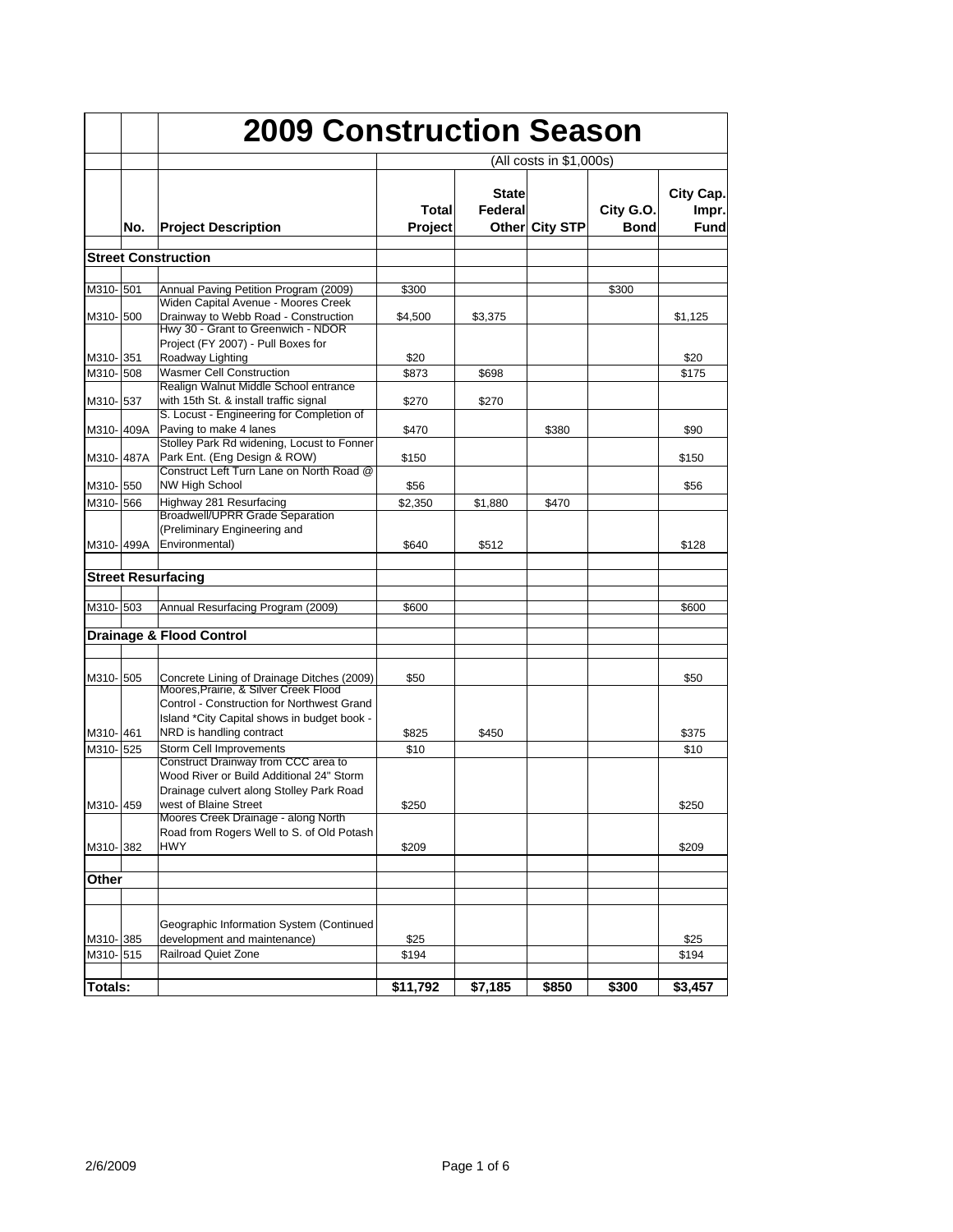|                      |     | <b>2010 Construction Season</b>                                                                                                 |                         |                         |                       |                          |                             |  |
|----------------------|-----|---------------------------------------------------------------------------------------------------------------------------------|-------------------------|-------------------------|-----------------------|--------------------------|-----------------------------|--|
|                      |     |                                                                                                                                 | (All costs in \$1,000s) |                         |                       |                          |                             |  |
|                      | No. | <b>Project Description</b>                                                                                                      | Total<br>Project        | <b>State</b><br>Federal | <b>Other City STP</b> | City G.O.<br><b>Bond</b> | City Cap.<br>Impr.<br>Fundl |  |
|                      |     | <b>Street Construction</b>                                                                                                      |                         |                         |                       |                          |                             |  |
|                      |     |                                                                                                                                 |                         |                         |                       |                          |                             |  |
| M310-519             |     | Annual Paving Petition Program (2010)<br>S. Locust, I-80 to Floodway, Grading and                                               | \$750                   |                         |                       | \$750                    |                             |  |
| M310-409             |     | <b>Surfacing New Lanes</b><br>Stolley Park Rd widening, Locust to Fonner                                                        | \$4,000                 |                         | \$3,200               |                          | \$800                       |  |
| M310-1487            |     | Park Entrance (Construction)                                                                                                    | \$1,200                 |                         |                       |                          | \$1,200                     |  |
| M310-564             |     | Stolley Park Rd widening, Fonner Park<br>Entrance to Sthur Road (Construction)                                                  | \$920                   |                         |                       |                          | \$920                       |  |
| M310-1545            |     | Traffic Signal @ Rae Road/HWY 281                                                                                               | \$135                   |                         |                       |                          | \$135                       |  |
| M310-538             |     | Round-a-bout - Capital Ave/North Rd<br>Intersection                                                                             | \$360                   |                         |                       |                          | \$360                       |  |
|                      |     | Intersection Improvements @ 13th & North                                                                                        |                         |                         |                       |                          |                             |  |
| M310-540<br>M310-458 |     | Road<br>Traffic Signal - HWY 281/Wildwood Dr.                                                                                   | \$300<br>\$170          | \$85                    |                       |                          | \$300<br>\$85               |  |
| M310-551             |     | Intersection Improvements @ North Rd &<br>Stolley Park Rd near UPRR                                                             | \$146                   |                         |                       |                          | \$146                       |  |
|                      |     | Traffic Signal on US Hwy 30 @ Lincoln Ave                                                                                       | \$55                    |                         |                       |                          | \$55                        |  |
|                      |     |                                                                                                                                 |                         |                         |                       |                          |                             |  |
|                      |     | <b>Street Resurfacing</b>                                                                                                       |                         |                         |                       |                          |                             |  |
| M310-522             |     | Annual Resurfacing Program (2010)                                                                                               | \$500                   |                         |                       |                          | \$500                       |  |
|                      |     | <b>Drainage &amp; Flood Control</b>                                                                                             |                         |                         |                       |                          |                             |  |
| M310-485             |     | PVIP Cells & Drainage                                                                                                           | \$127                   |                         |                       |                          | \$127                       |  |
|                      |     | Independence Avenue                                                                                                             |                         |                         |                       |                          |                             |  |
| M310-507             |     | Drainage(Design/ROW)                                                                                                            | \$80                    |                         |                       |                          | \$80                        |  |
| M310-505             |     | Concrete Lining of Drainage Ditches (2010)<br>Moores, Prairie, & Silver Creek Flood                                             | \$50                    |                         |                       |                          | \$50                        |  |
| M310-461             |     | Control - Construction *City Capital shows<br>in budget book, NRD is handling contract<br>Integrated and Comprehensive Drainage | \$825                   | \$450                   |                       |                          | \$375                       |  |
| M310-567             |     | Plan                                                                                                                            | \$230                   |                         |                       |                          | \$230                       |  |
| M310-525             |     | Storm Cell Improvements                                                                                                         | \$10                    |                         |                       |                          | \$10                        |  |
| Other                |     |                                                                                                                                 |                         |                         |                       |                          |                             |  |
|                      |     |                                                                                                                                 |                         |                         |                       |                          |                             |  |
| M310-385             |     | Geographic Information System (Continued<br>development and maintenance)<br>Hike/Bike Bridge Superstructure over two            | \$25                    |                         |                       |                          | \$25                        |  |
| M310-408             |     | <b>Platte River Channels</b>                                                                                                    | \$390                   | \$312                   |                       |                          | \$78                        |  |
| M310-518             |     | Railroad Quiet Zone                                                                                                             | \$150                   |                         |                       |                          | \$150                       |  |
| M310-447             |     | Hike/Bike Trail Construction - State St. to<br><b>Veterans Home</b>                                                             | \$292                   | \$234                   |                       |                          | \$58                        |  |
| Totals:              |     |                                                                                                                                 | \$10,715                | \$1,081                 | \$3,200               | \$750                    | \$5,684                     |  |
|                      |     |                                                                                                                                 |                         |                         |                       |                          |                             |  |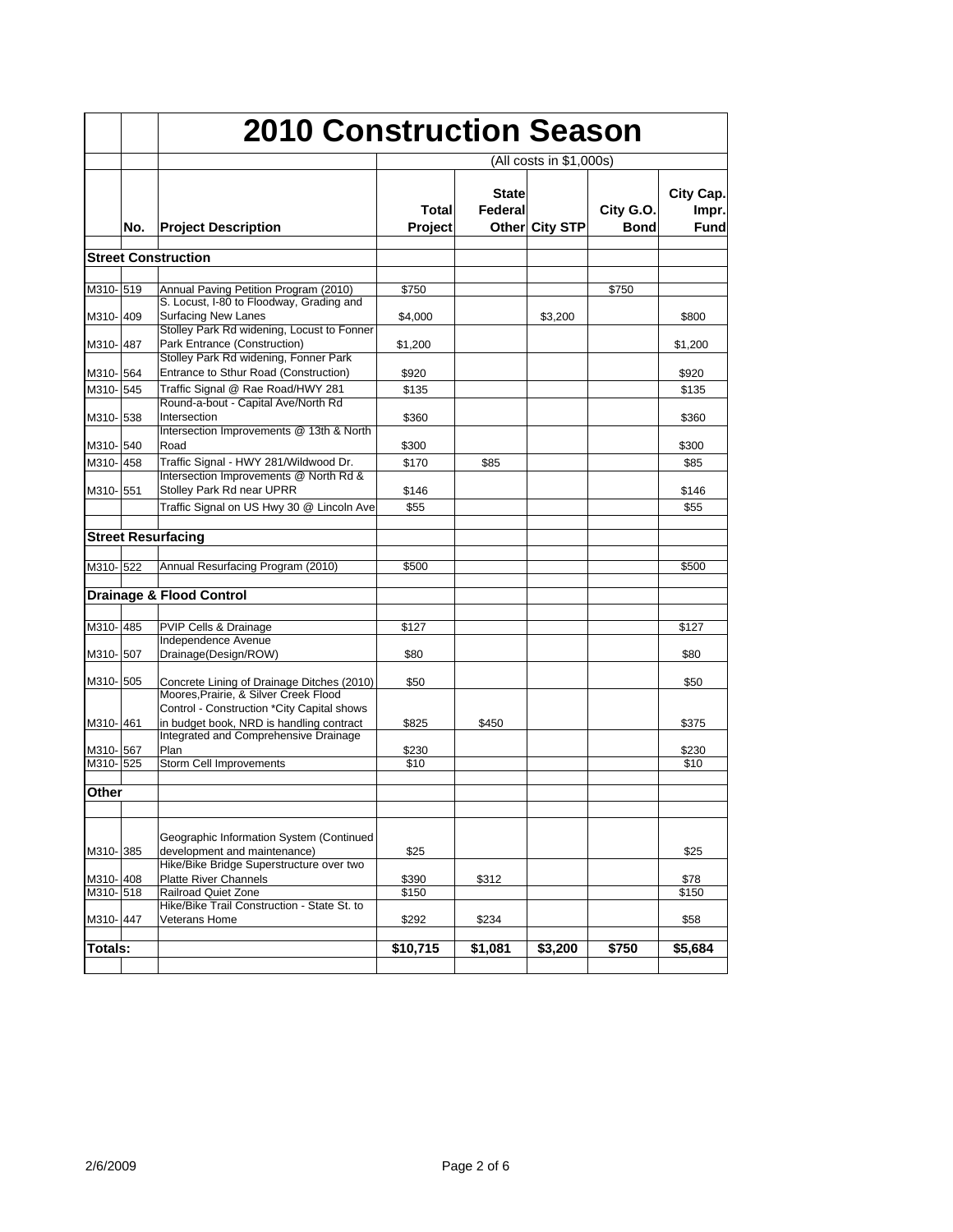|                      |     |                                                                                                                                 | <b>2011 Construction Season</b> |                         |                |                          |                            |  |
|----------------------|-----|---------------------------------------------------------------------------------------------------------------------------------|---------------------------------|-------------------------|----------------|--------------------------|----------------------------|--|
|                      |     |                                                                                                                                 | (All costs in \$1,000s)         |                         |                |                          |                            |  |
|                      | No. | <b>Project Description</b>                                                                                                      | Total<br>Project                | <b>State</b><br>Federal | Other City STP | City G.O.<br><b>Bond</b> | City Cap.<br>Impr.<br>Fund |  |
|                      |     | <b>Street Construction</b>                                                                                                      |                                 |                         |                |                          |                            |  |
| M310-541             |     | Annual Paving Petition Program (2011)                                                                                           | \$750                           |                         |                | \$750                    |                            |  |
| M310-533             |     | Husker Highway Widening - from 1/4 Mi.<br>west of HWY 281 easterly to Highway 281                                               | \$1,200                         |                         | \$900          |                          | \$300                      |  |
| M310-353             |     | Faidley Ave. - From North Road east<br>towards Ridgewood Ave                                                                    | \$1,250                         |                         |                | \$1,250                  |                            |  |
| M310-521<br>M310-528 |     | Swift Road - WWTP to Shady Bend Rd<br>State St/Diers Ave - Intersection<br><b>Improvements</b>                                  | \$450<br>\$390                  |                         |                |                          | \$450<br>\$390             |  |
| M310-89<br>M310-499A |     | Capital Ave - Webb to Broadwell Ave<br><b>Broadwell/UPRR Grade Separation</b><br>(Engineering)                                  | \$1.200<br>\$560                | \$448                   |                |                          | \$1,200<br>\$112           |  |
| M310-535             |     | Realign Barr Mid. School entrance with<br>Riverside Dr & signal @ Stolley/Adams                                                 | \$360                           | \$306                   |                |                          | \$54                       |  |
|                      |     | <b>Street Resurfacing</b>                                                                                                       |                                 |                         |                |                          |                            |  |
| M310-542             |     | Annual Resurfacing Program (2011)                                                                                               | \$500                           |                         |                |                          | \$500                      |  |
|                      |     | <b>Drainage &amp; Flood Control</b>                                                                                             |                                 |                         |                |                          |                            |  |
| M310-544             |     | Concrete Lining of Drainage Ditches (2011)                                                                                      | \$50                            |                         |                |                          | \$50                       |  |
| M310-461             |     | Moores, Prairie, & Silver Creek Flood<br>Control - Construction *City Capital shows<br>in budget book, NRD is handling contract | \$825                           | \$450                   |                |                          | \$375                      |  |
| M310-525             |     | Storm Cell Improvements                                                                                                         | \$10                            |                         |                |                          | \$10                       |  |
| M310-485             |     | PVIP Cells & Drainage                                                                                                           | \$272                           |                         |                |                          | \$272                      |  |
| M310-507             |     | Independence Ave. Drainage<br>(Construction)                                                                                    | \$350                           |                         | \$280          |                          | \$70                       |  |
| Other                |     |                                                                                                                                 |                                 |                         |                |                          |                            |  |
| M310-385             |     | Geographic Information System (Continued<br>development and maintenance)                                                        | \$25                            |                         |                |                          | \$25                       |  |
| M310-527             |     | Misc. Safety Enhancements                                                                                                       | \$150                           |                         |                |                          | \$150                      |  |
| M310-565             |     | Hike/Bike Trail Construction, S. Locust -<br>Hwy 34 to Super 8 Motel                                                            | \$600                           | \$480                   |                |                          | \$120                      |  |
| Totals:              |     |                                                                                                                                 | \$8,942                         | \$1,684                 | \$1,180        | \$2,000                  | \$4,078                    |  |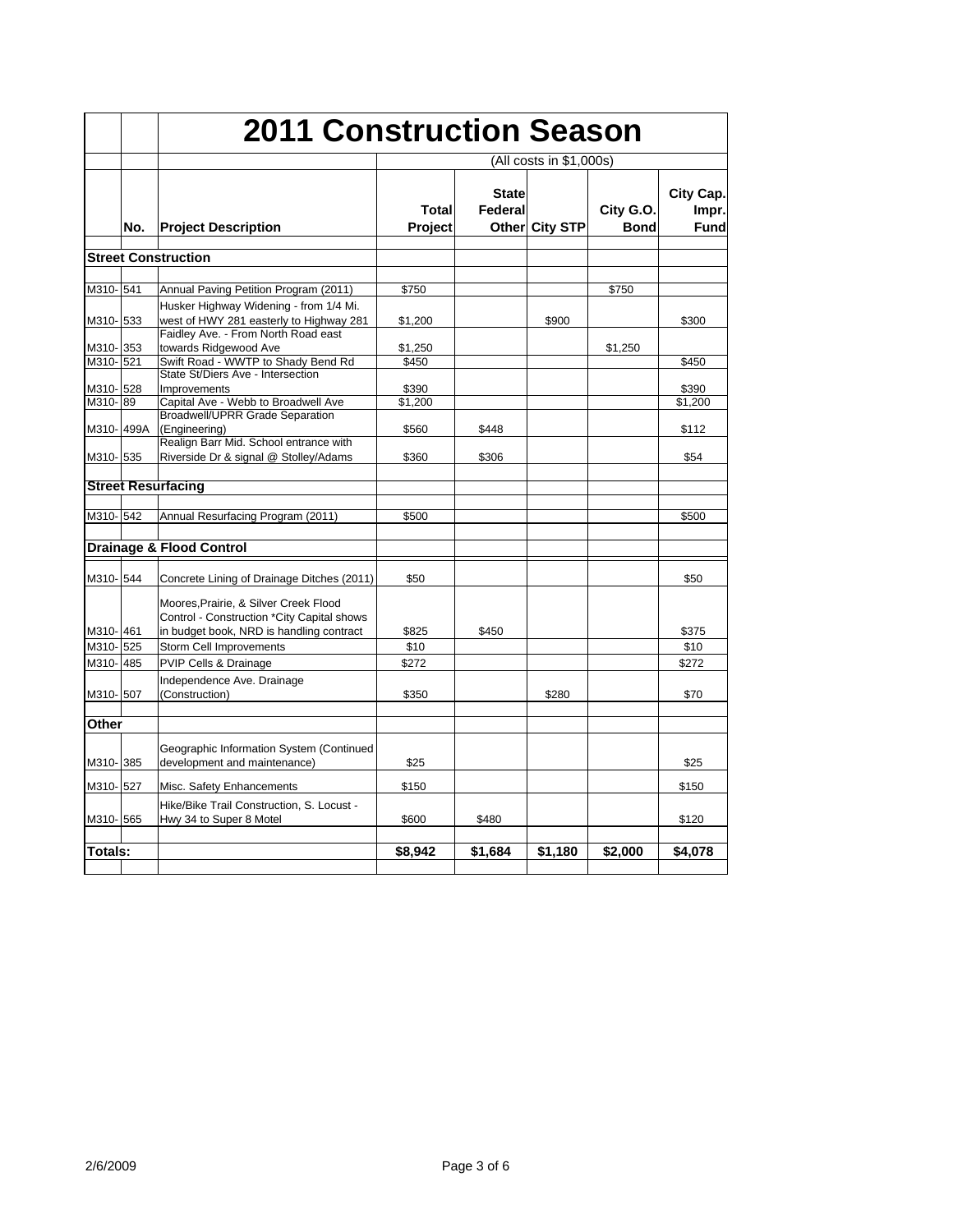| <b>2012 Construction Season</b> |     |                                                                                                              |                                |                         |                |                          |                                   |  |
|---------------------------------|-----|--------------------------------------------------------------------------------------------------------------|--------------------------------|-------------------------|----------------|--------------------------|-----------------------------------|--|
|                                 |     |                                                                                                              | (All costs in \$1,000s)        |                         |                |                          |                                   |  |
|                                 | No. | <b>Project Description</b>                                                                                   | <b>Total</b><br><b>Project</b> | <b>State</b><br>Federal | Other City STP | City G.O.<br><b>Bond</b> | City Cap.<br>Impr.<br><b>Fund</b> |  |
|                                 |     | <b>Street Construction</b>                                                                                   |                                |                         |                |                          |                                   |  |
|                                 |     |                                                                                                              |                                |                         |                |                          |                                   |  |
| M310-546                        |     | Annual Paving Petition Program (2012)                                                                        | \$750                          |                         |                | \$750                    |                                   |  |
| M310-539                        |     | 3rd Street Widening - Adams to Eddy St.                                                                      | \$90                           |                         |                |                          | \$90                              |  |
| M310-267                        |     | Two Bridge Replacements - Blaine @<br>Wood River (Engineering Design)                                        | \$45                           |                         |                |                          | \$45                              |  |
| M310-553                        |     | 13th Street - Intersection Improvements @<br>Mansfield Rd/Redwood Rd<br>Resurface Wildwood Rd - U.S. HWY 281 | \$62                           |                         |                |                          | \$62                              |  |
| M310-554                        |     | to Locust St.                                                                                                | \$876                          | \$701                   |                |                          | \$175                             |  |
| M310-499A                       |     | Broadwell/UPRR Grade Separation (Right<br>of Way)                                                            | \$1,000                        | \$800                   |                |                          | \$200                             |  |
| M310-552                        |     | Left Turn Lane on Husker HWY @<br>Heartland Lutheran High School                                             | \$62                           |                         |                |                          | \$62                              |  |
|                                 |     | <b>Street Resurfacing</b>                                                                                    |                                |                         |                |                          |                                   |  |
| M310- 547                       |     | Annual Resurfacing Program (2012)                                                                            | \$500                          |                         |                |                          | \$500                             |  |
|                                 |     | <b>Drainage &amp; Flood Control</b>                                                                          |                                |                         |                |                          |                                   |  |
|                                 |     |                                                                                                              |                                |                         |                |                          |                                   |  |
| M310-548                        |     | Annual Major Drainage Development<br>(2012)                                                                  | \$500                          |                         |                |                          | \$500                             |  |
| M310-549                        |     | Concrete Lining of Drainage Ditches (2012)                                                                   | \$50                           |                         |                |                          | \$50                              |  |
|                                 |     | Moores, Prairie, & Silver Creek Flood<br>Control - Construction *City Capital shows                          |                                |                         |                |                          |                                   |  |
| M310-461                        |     | in budget book, NRD is handling contract                                                                     | \$825                          | \$450                   |                |                          | \$375                             |  |
| M310-525                        |     | Storm Cell Improvements<br>Moores Creek Drainage - along North                                               | \$10                           |                         |                |                          | \$10                              |  |
| M310-511                        |     | Road from Old Potash HWY to Edna Dr.                                                                         | \$150                          |                         |                |                          | \$150                             |  |
| Other                           |     |                                                                                                              |                                |                         |                |                          |                                   |  |
| M310-385                        |     | Geographic Information System (Continued<br>development and maintenance)                                     | \$25                           |                         |                |                          | \$25                              |  |
| M310-1431                       |     | Hike/Bike Trail Construction, S. Locust<br>Floodway to I-80                                                  | \$600                          | \$480                   |                |                          |                                   |  |
| M310-527                        |     | Misc. Safety Enhancements                                                                                    | \$150                          |                         |                |                          | \$150                             |  |
|                                 |     |                                                                                                              |                                |                         |                |                          |                                   |  |
| Totals:                         |     |                                                                                                              | \$5,695                        | \$2,431                 | \$0            | \$750                    | \$2,394                           |  |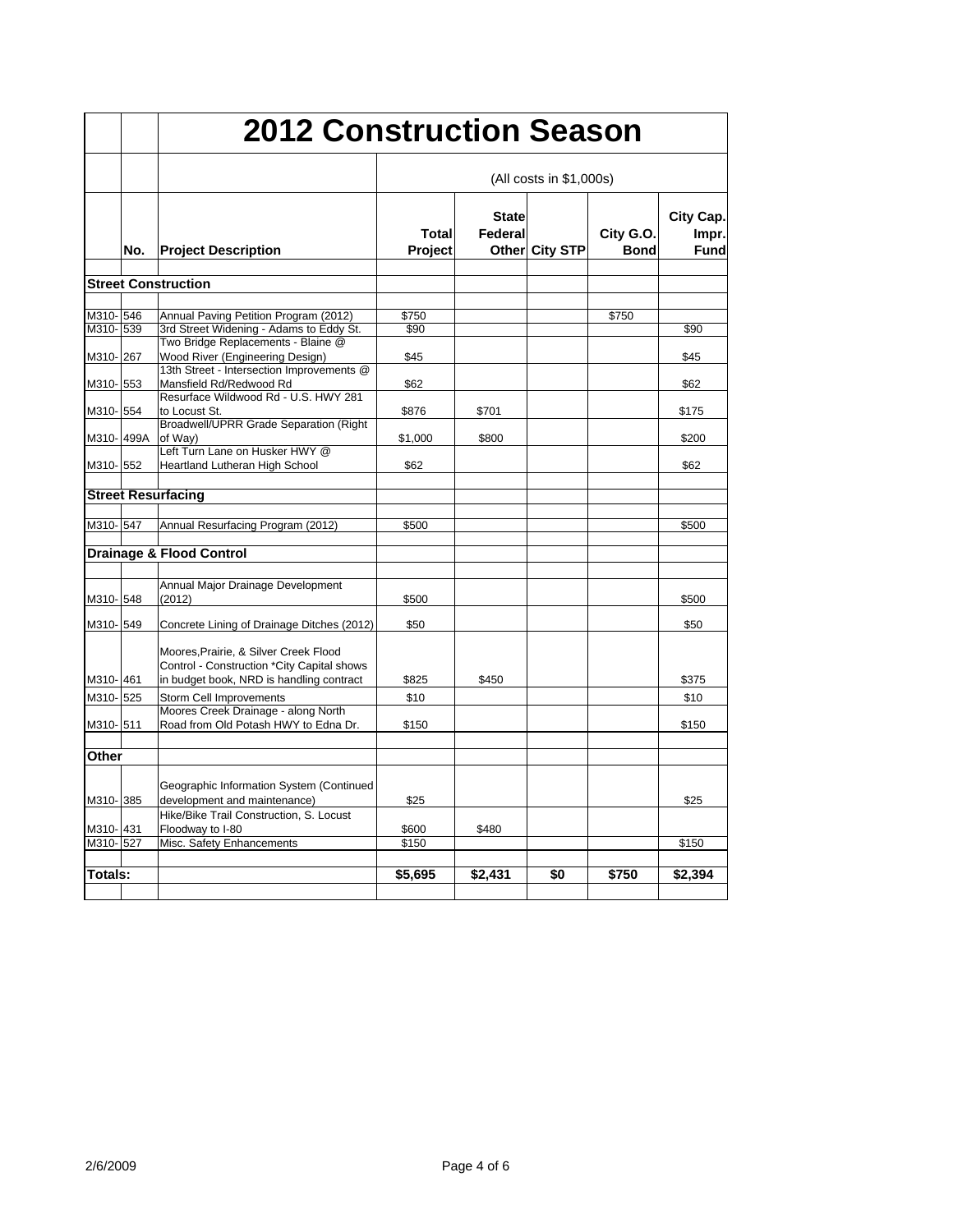|                      |     |                                                                                                                      | <b>2013 Construction Season</b> |                         |                |                          |                            |  |
|----------------------|-----|----------------------------------------------------------------------------------------------------------------------|---------------------------------|-------------------------|----------------|--------------------------|----------------------------|--|
|                      |     |                                                                                                                      | (All costs in \$1,000s)         |                         |                |                          |                            |  |
|                      | No. | <b>Project Description</b>                                                                                           | Total<br><b>Project</b>         | <b>State</b><br>Federal | Other City STP | City G.O.<br><b>Bond</b> | City Cap.<br>Impr.<br>Fund |  |
|                      |     | <b>Street Resurfacing</b>                                                                                            |                                 |                         |                |                          |                            |  |
| M310-555             |     | Annual Paving Petition Program<br>Highway 34 - Highway 281 to Locust -                                               | \$750                           |                         |                | \$750                    |                            |  |
| M310-411             |     | <b>NDOR Project</b><br>Two Bridge Replacements - Blaine @                                                            | \$1,336                         | \$1,069                 | \$267          |                          |                            |  |
| M310-267<br>M310-499 |     | <b>Wood River (Construction)</b><br>Grade Separation Broadwell @ UPRR                                                | \$250<br>\$10,800               | \$120<br>\$9,720        | \$1,080        |                          | \$130                      |  |
|                      |     | <b>Street Resurfacing</b>                                                                                            |                                 |                         |                |                          |                            |  |
| M310-557             |     | Annual Resurfacing Program (2013)                                                                                    | \$500                           |                         |                |                          | \$500                      |  |
|                      |     | <b>Drainage &amp; Flood Control</b>                                                                                  |                                 |                         |                |                          |                            |  |
| M310-558             |     | Annual Major Drainage Development<br>(2013)                                                                          | \$500                           |                         |                |                          | \$500                      |  |
| M310-559             |     | Concrete Lining of Drainage Ditches (2013)<br>Moores, Prairie, & Silver Creek Flood                                  | \$50                            |                         |                |                          | \$50                       |  |
| M310-461             |     | Control - Construction (Due remainder of<br>Project) *City Capital shows in budget<br>book, NRD is handling contract | \$825                           | \$450                   |                |                          | \$375                      |  |
| M310-568<br>M310-525 |     | Update of Moores Creek Drainage Plan<br>Storm Cell Improvements                                                      | \$78<br>\$10                    |                         |                |                          | \$78<br>\$10               |  |
| Other                |     |                                                                                                                      |                                 |                         |                |                          |                            |  |
| M310-414             |     | Hike/Bike Trail Const. - S Locust to<br>Morman Island (Parallel to I-80)                                             | \$600                           | \$600                   |                |                          |                            |  |
| M310-385             |     | Geographic Information System (Continued<br>development and maintenance)                                             | \$25                            |                         |                |                          | \$25                       |  |
| M310-527             |     | Misc. Safety Enhancements                                                                                            | \$150                           |                         |                |                          | \$150                      |  |
| Totals:              |     |                                                                                                                      | \$15,874                        | \$11,959                | \$1,347        | \$750                    | \$1,818                    |  |